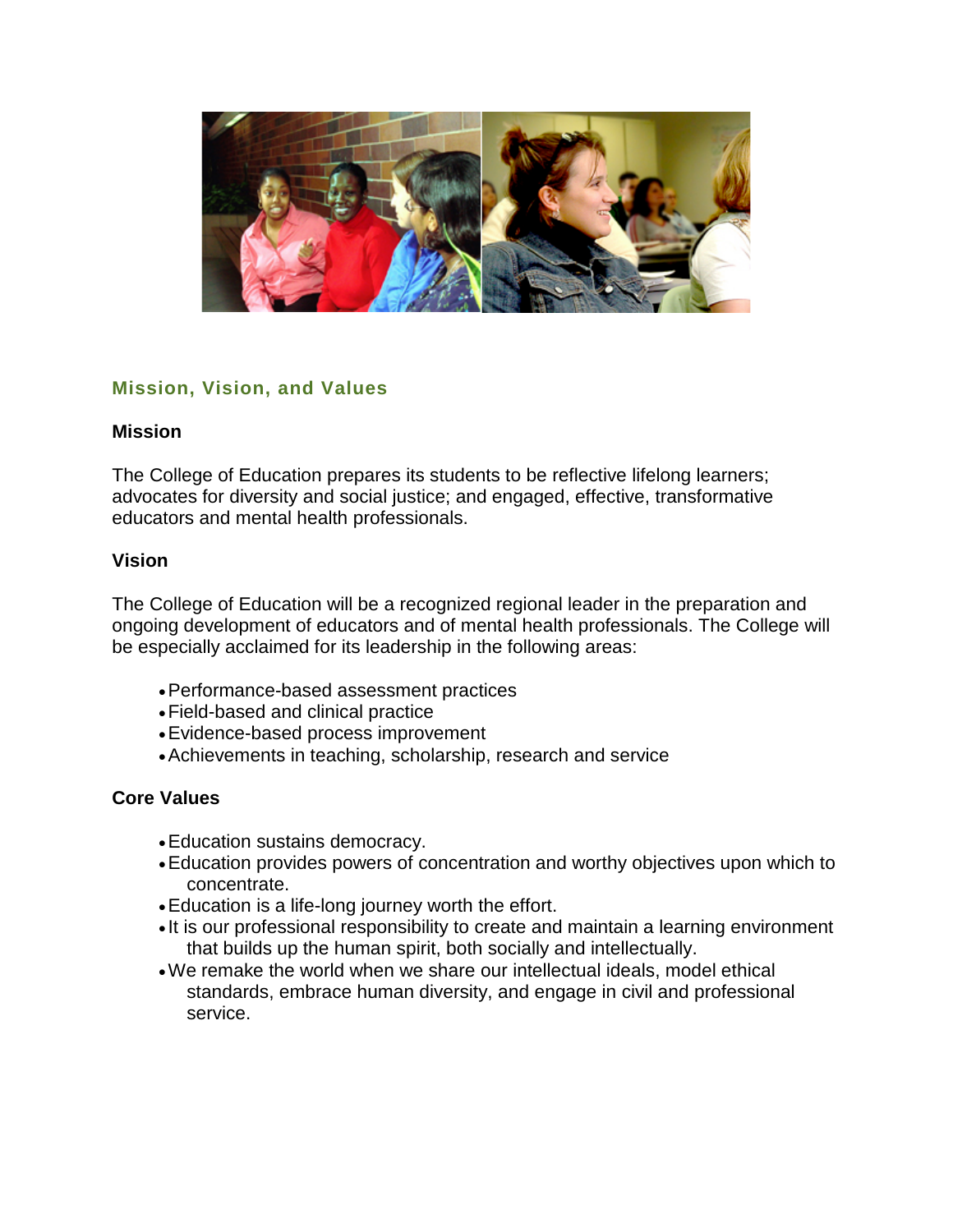## **The Professional Education Unit (PEU)**

The professional education unit seeks to offer the highest quality academic programs, balancing innovation and best practice, to meet the needs of adult lifelong learners. The faculty, staff and administration are committed to seeking and maintaining national accreditation of the unit and all of its programs; enhancing existing programs as well as creating new programs, including doctoral studies; integrating wide-spread use of technology into curricula and into content and modes of instruction; and fostering an understanding and appreciation of the significance of human diversity in ethnicity, socioeconomic status, gender and learning styles.

### **Conceptual Framework**



Reasoned eclecticism, the harmonizing element in all the unit's activities, emerges from the unit's emphasis on the development of competent practitioners

- •who operate at high cognitive levels; and
- •who attend primarily to application and testing of knowledge (rather than to theoretical orthodoxy).

Increasing attention on performance assessment asks teacher educators to redirect their focus from the theoretical into the teaching/learning environment where theory and